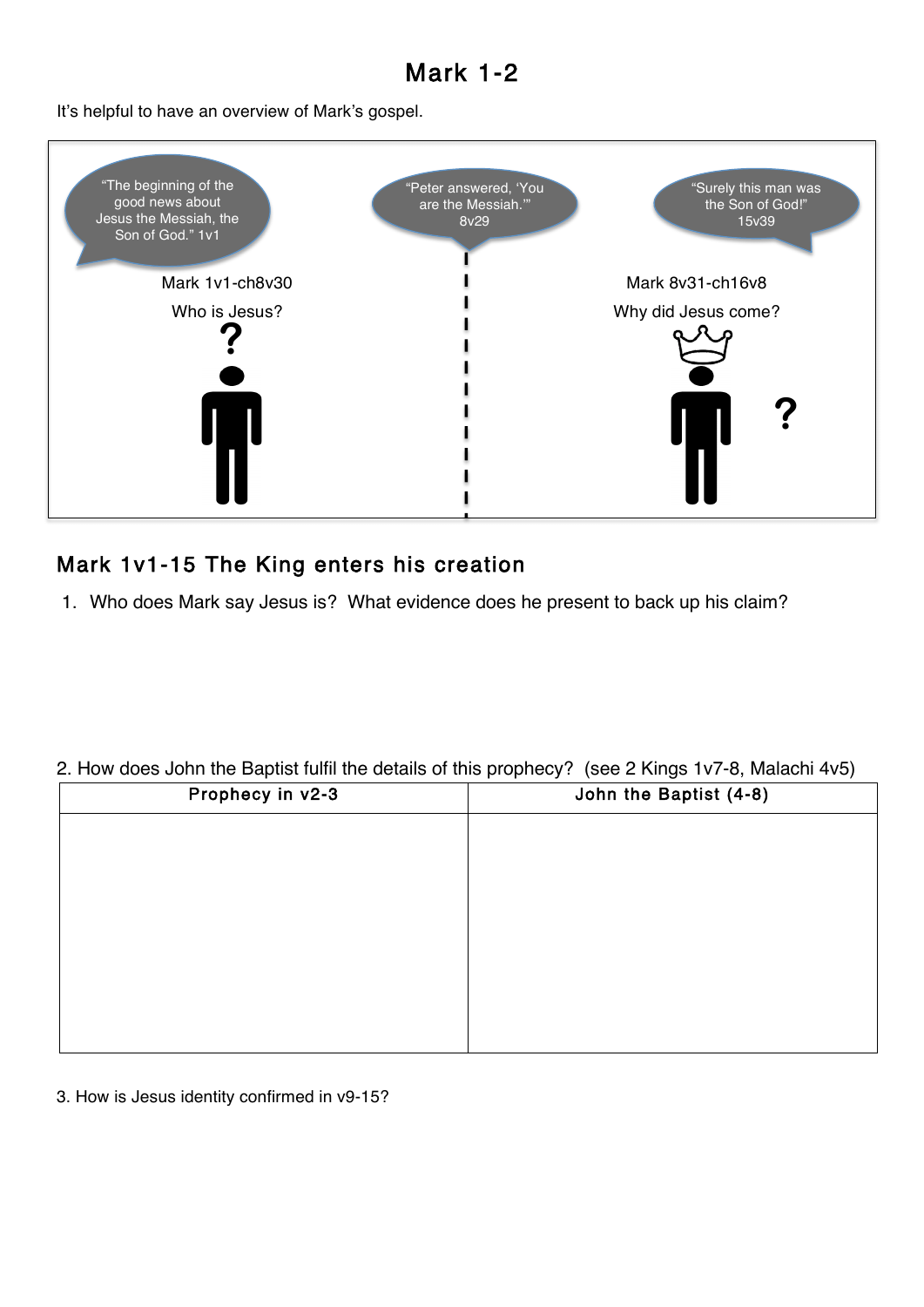4. Going a bit deeper what details do you notice in v12-13? Do you think they are significant?

5. What is the right response to Jesus coming (v14-15)?

#### Jesus authority seen

Mark often uses sandwiches as a structure, and there is one here:

- Bread 1v16-20 Calling disciples
	- Butter 1v21-28 Jesus teaching in the synagogue, his authority verified by an exorcism Filling – 1v29-45

Butter - 2v1-12 Jesus preaches and after forgiving the paralysed man's sin authority is the issue.

Bread – 2v13-14 – Jesus calls Levi

It's worth looking for similar structural/sandwiches in Mark.

6. v21-28. What are the people surprised by here and why is that surprising? What is that telling us?

7. 2v1-12. Does Jesus deliberately provoke this debate and why?